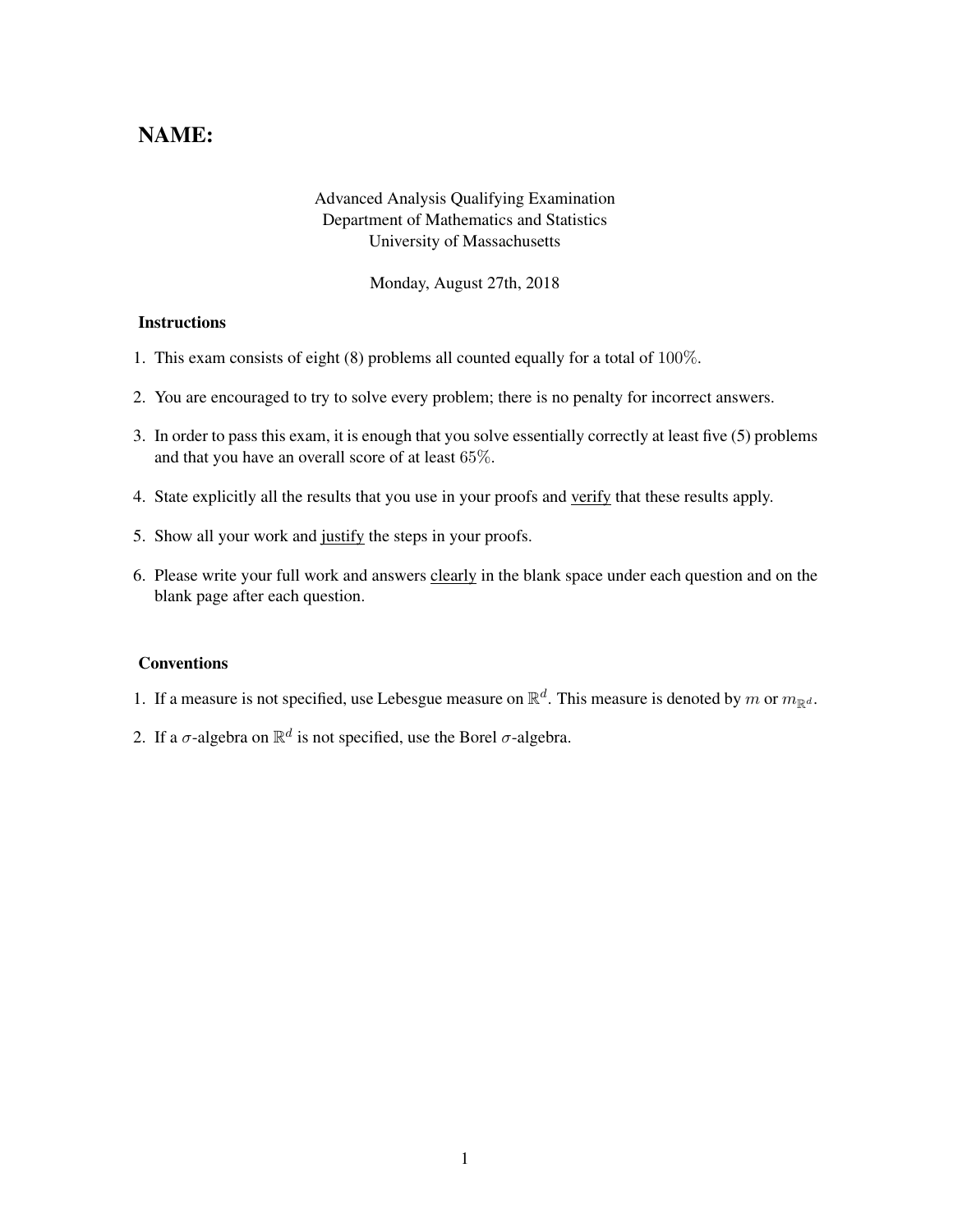1. Let  ${E_n}_{n\geq1}$  be a countable collection of measurable sets in  $\mathbb{R}^d$ . Define

$$
\limsup_{n \to \infty} E_n := \{ x \in \mathbb{R}^d : x \in E_n, \text{ for infinitely many } n \}.
$$

$$
\liminf_{n \to \infty} E_n := \{ x \in \mathbb{R}^d : x \in E_n, \text{ for all but finitely many } n \}.
$$

a) Show that

$$
\limsup_{n \to \infty} E_n = \bigcap_{n=1}^{\infty} \bigcup_{k=n}^{\infty} E_k \qquad \liminf_{n \to \infty} E_n = \bigcup_{n=1}^{\infty} \bigcap_{j=n}^{\infty} E_j.
$$

b) Show that

$$
m(\liminf_{n\to\infty} E_n) \le \liminf_{n\to\infty} m(E_n),
$$

and that

$$
m(\limsup_{n\to\infty} E_n) \ge \liminf_{n\to\infty} m(E_n) \quad \text{ provided that } m(\bigcup_{n=1}^{\infty} E_n) < \infty.
$$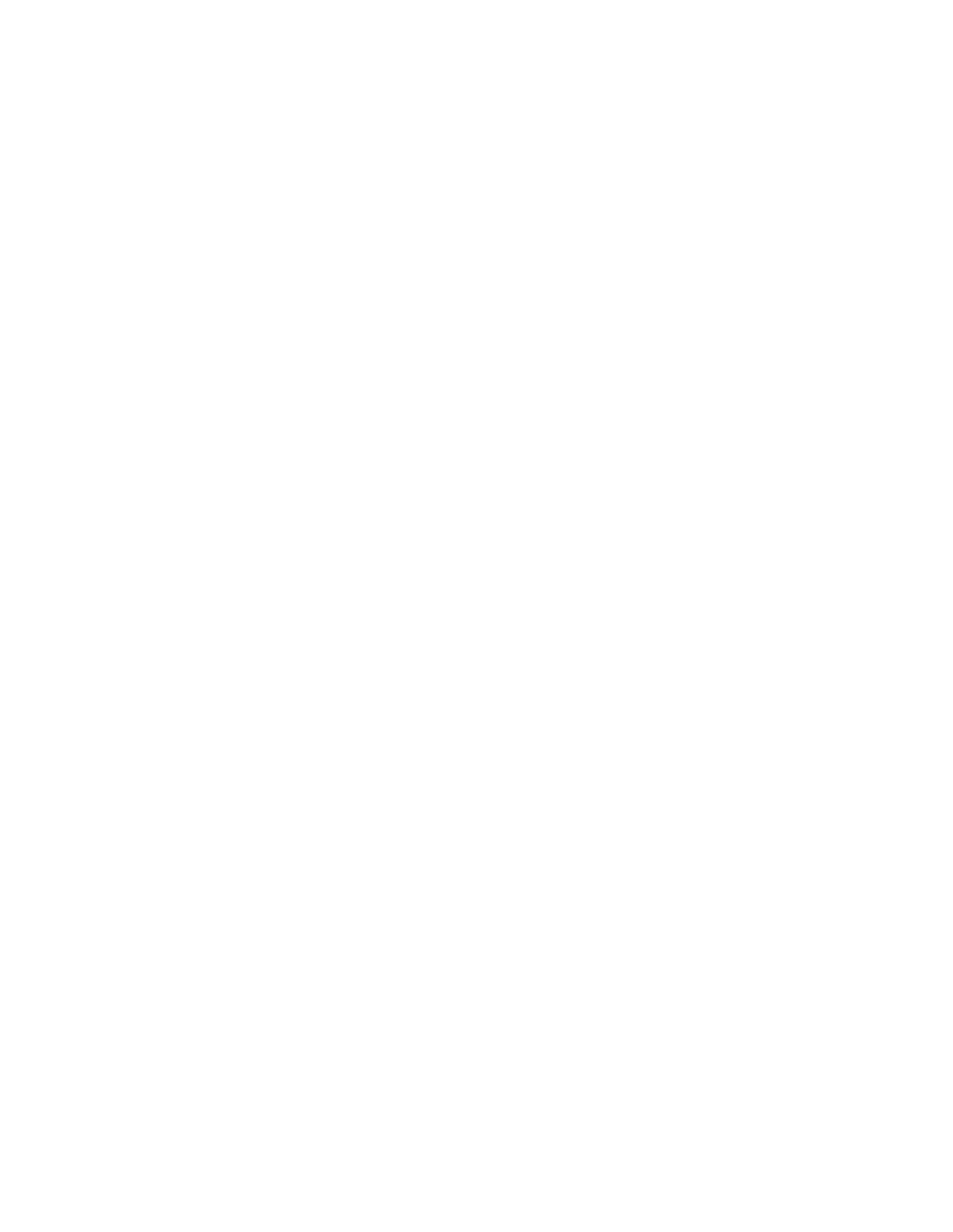2. Let E be a measurable subset of  $\mathbb R$  with  $m(E) > 0$ . Prove that for each  $0 < \alpha < 1$  there exists an interval  $I$  in  $\mathbb R$  so that

$$
m(E \cap I) \ge \alpha m(I).
$$

Hints Express  $m(E)$  as an infimum over all  $m(O)$  with  $O \supseteq E$ , O open. Recall that an open set  $O$  can be written as the countable union of disjoint open intervals.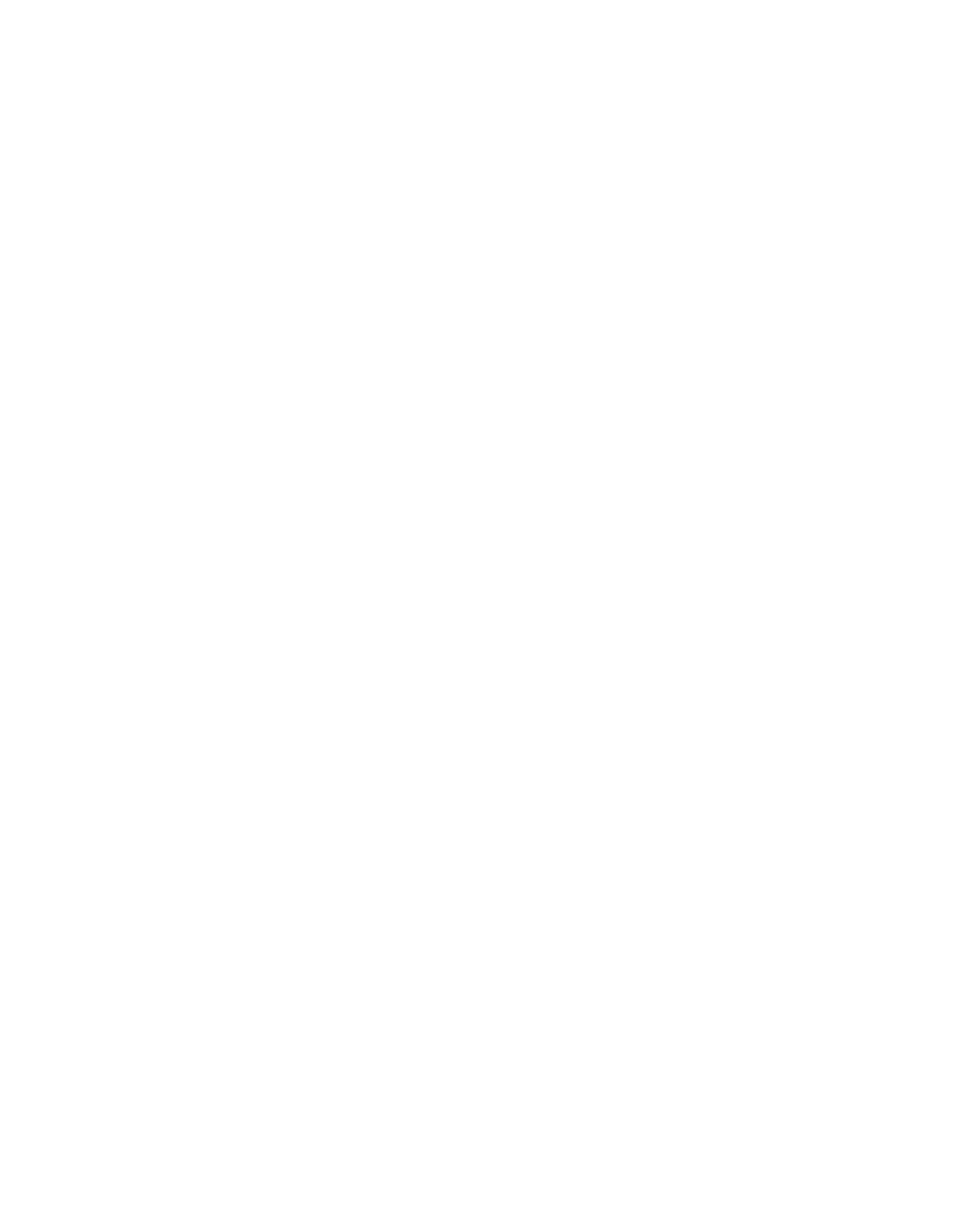3. Consider the function  $f(x, y) := e^{-xy} - 2e^{-2xy}$  where  $x \in (1, \infty)$  and  $y \in (0, 1)$ .

(a) Prove that for a.e.  $y \in (0,1)$   $f^y$  (defined as  $f^y(x) = f(x, y)$ ) is integrable on  $(1,\infty)$  with respect to  $m_{\mathbb{R}}$ .

(b) Prove that for a.e.  $x \in (1,\infty)$   $f^x$  (defined as  $f^x(y) = f(x, y)$ ) is integrable on  $(0,1)$  with respect to  $m_{\mathbb{R}}$ .

(c) Prove that  $f(x, y)$  is not integrable on  $(1, \infty) \times (0, 1)$  with respect to  $m_{\mathbb{R}^2}$ .

Hint for c). You can use Fubini.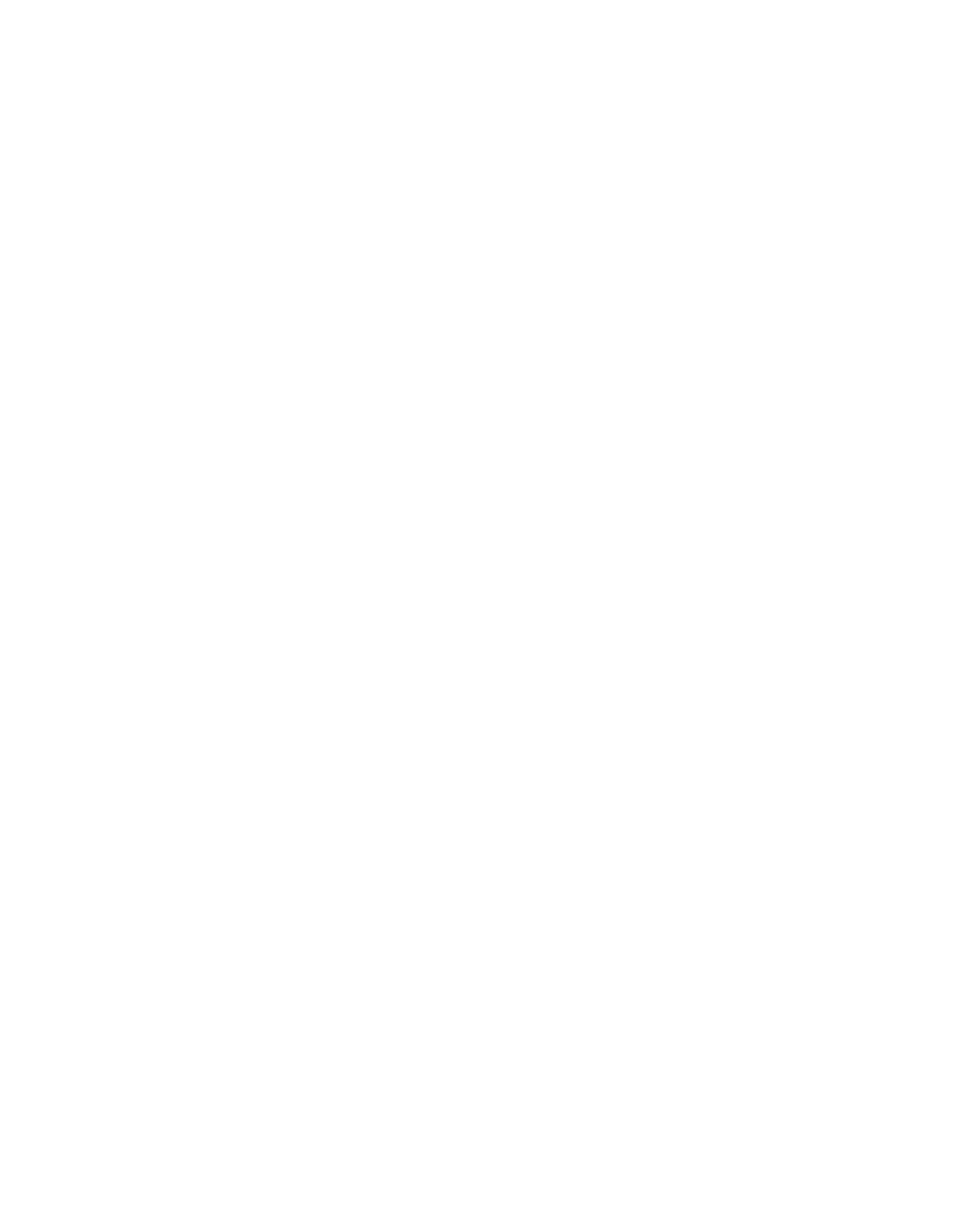4. (a) Let  $\{e_n\}_{n=1}^N$  be an orthonormal collection of functions in  $L^2([a, b])$ . Given  $f \in L^2([a, b])$  find the values of  $a_k \in \mathbb{R}$  which minimize  $||f - \sum_{n=1}^N a_n e_n||_{L^2([a,b])}$ .

(b) Suppose  $\{e_n\}_{n=1}^{\infty}$  is an orthonormal basis for  $L^2([a, b])$ . Show that if  $\{\varphi_n\}_{n=1}^{\infty}$  is another collection of functions (not necessarily orthonormal) in  $L^2([a, b])$  such that

$$
\sum_{n=1}^{\infty} \|e_n - \varphi_n\|_{L^2([a,b])}^2 < 1
$$

then  $\{\varphi_n\}_{n=1}^{\infty}$  is also a complete system: that is, show that if  $f \in L^2([a, b])$  is orthogonal to  $\varphi_n$ for every  $n \geq 1$  then f is the zero function.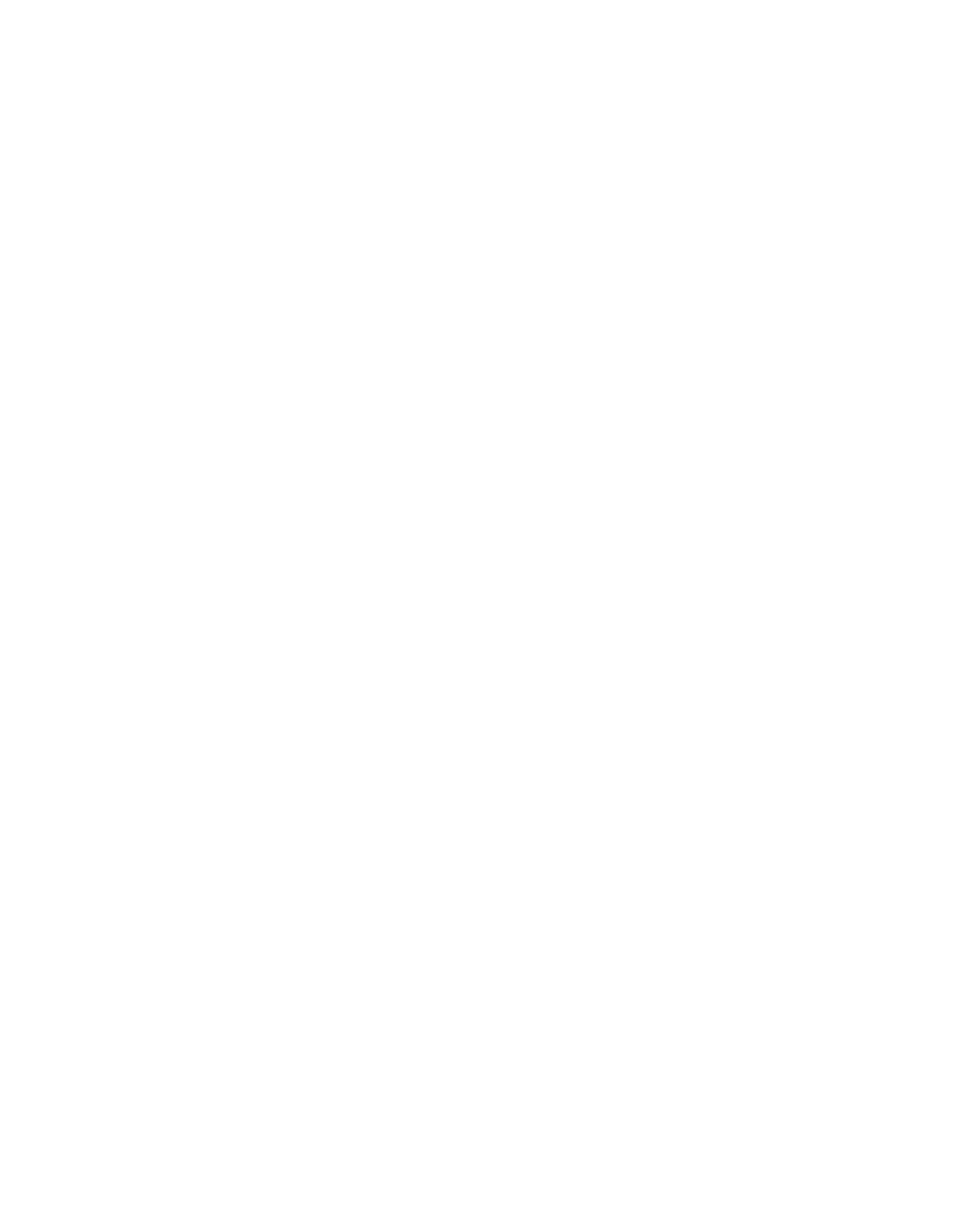- 5. Let  $f : [a, b] \to \mathbb{R}$  be a given function.
	- (a) Show that if  $f$  is absolutely continuous then it has finite total variation.

(b) Show that if  $f$  is Lipschitz then  $f$  has finite total variation. Recall that  $f$  is said to be Lipschitz if there exists a constant  $M > 0$  such that  $|f(x) - f(y)| \le M|x - y|$  for all  $x, y$  in  $[a, b]$ .

(c) Is it possible for  $f$  to be continuous but not have finite total variation? Justify your answer.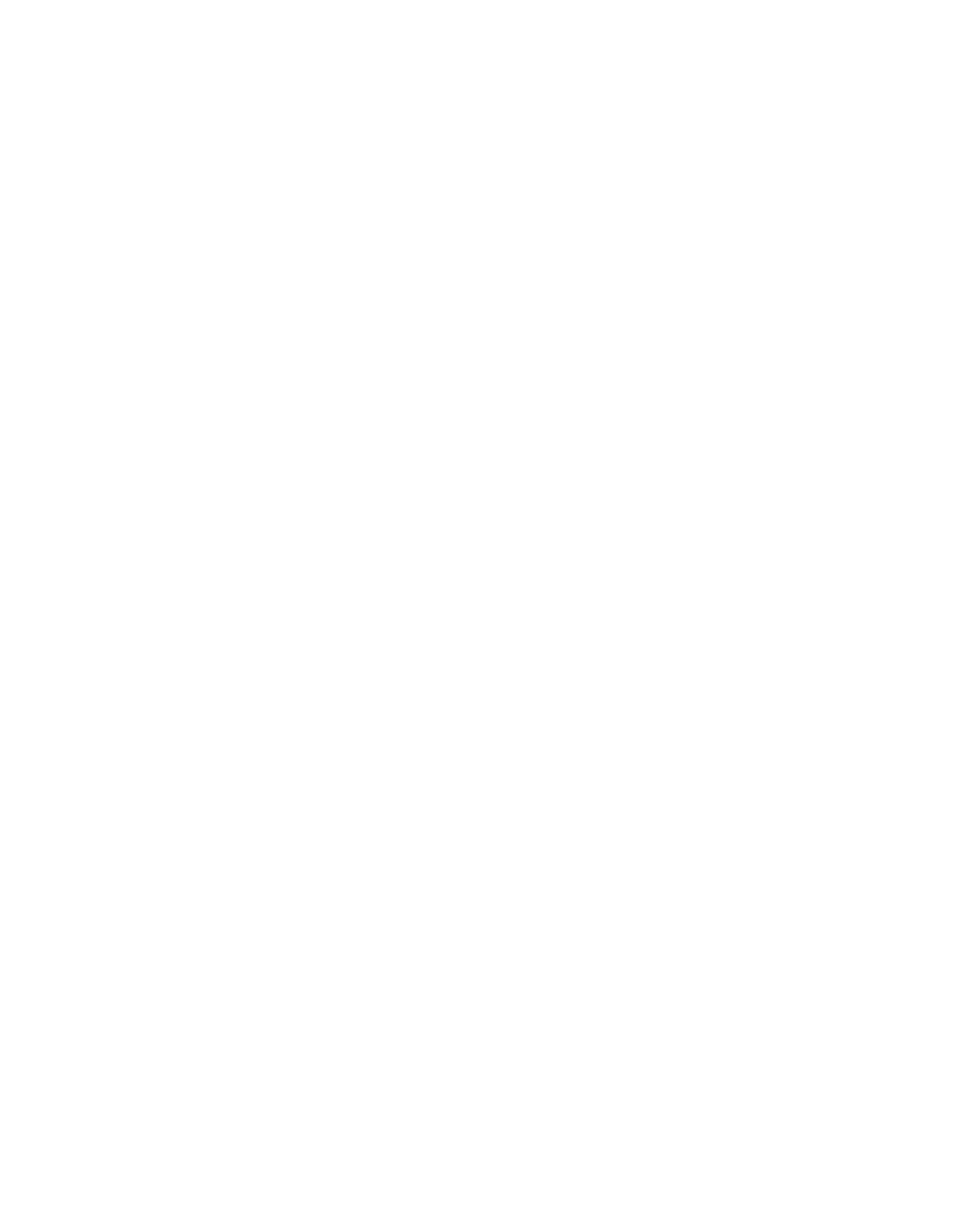6. (a) Consider  $f_n(x) := \chi_{[n,n+1]}(x)$  be a sequence in  $L^1(\mathbb{R})$ . Show that  $||f_n||_{L^1} = 1$  for all  $n \ge 1$ and that  $f_n \to 0$  pointwise but  $f_n \to 0$  weakly in  $L^1$ .

(b) For every  $n \ge 1$  let  $f_n(x) := \cos(2\pi nx)$  be a sequence in  $L^2([0,1))$ . Show that  $f_n \to 0$ weakly in  $L^2$  but  $f_n \nrightarrow 0$  a.e. x.

<u>Hints.</u> For the first part of (b) recall that  $cos(2\pi nx) = \frac{(e^{2\pi inx} + e^{-2\pi inx})}{2}$  $\frac{2}{2}$ . For the second part, you may argue by contradiction or if arguing directly you may use that the sequence  $\{\overline{nx} : n \geq 1\}$  is dense in [0, 1) for x irrational ( here we denoted by  $\overline{n}x := nx \text{(mod1)}$  ).

(c) Let  $f_n(x) := n \chi_{(0, \frac{1}{n})}(x)$  be a sequence in  $L^2([0, 1])$ . Show that  $f_n \to 0$  a.e. x and in measure but  $f_n \nrightarrow 0$  weakly in  $L^2$ .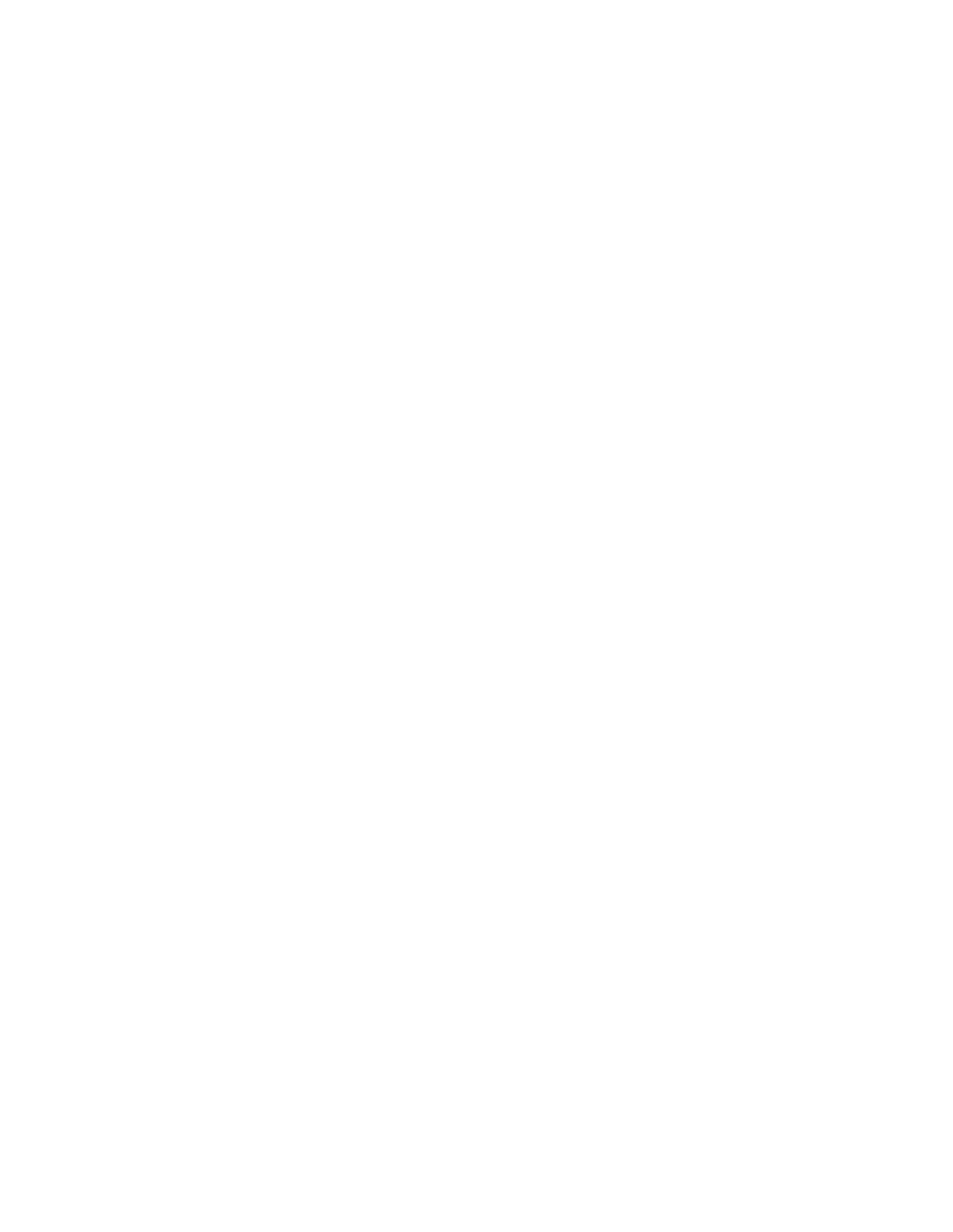- 7. Let H be a Hilbert space, and  $L : \mathcal{H} \to \mathcal{H}$  a linear function.
	- (a) Show that  $L$  is bounded if and only if it is continuous.

(b) Suppose  $||L|| < 1$ , where  $|| \cdot ||$  denotes the operator norm, and let  $I : \mathcal{H} \to \mathcal{H}$  be the identity operator (that is,  $I(h) = h$  for every  $h \in H$ ). Show that  $I - L$  is invertible.

Hint: Think in terms of power series.